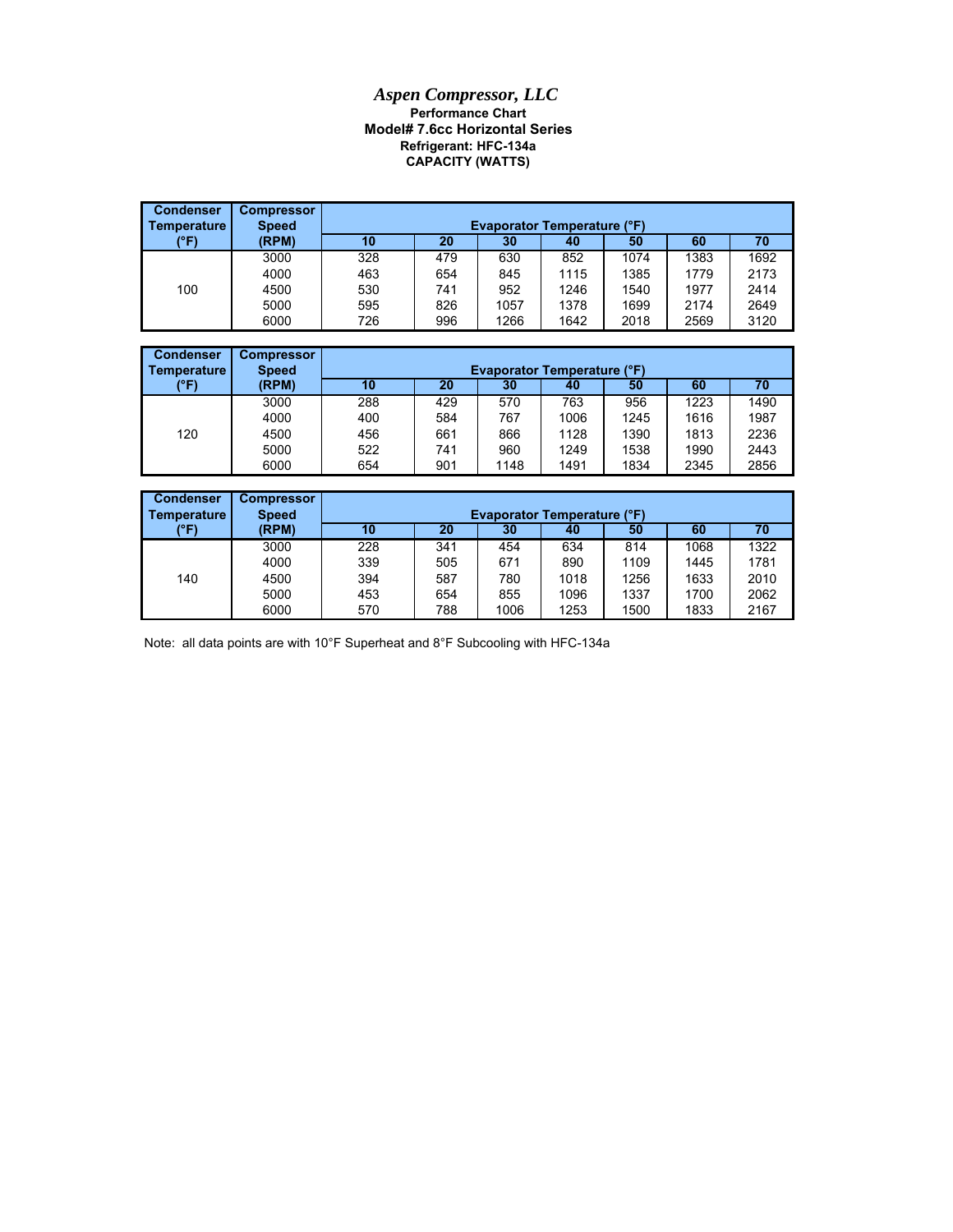## *Aspen Compressor, LLC* **Performance Chart Model# 7.6cc Horizontal Series Refrigerant: HFC-134a CAPACITY (BTU/hr)**

| <b>Condenser</b><br>Temperature | <b>Compressor</b><br><b>Speed</b> |      | <b>Evaporator Temperature (°F)</b> |      |      |      |      |       |  |  |
|---------------------------------|-----------------------------------|------|------------------------------------|------|------|------|------|-------|--|--|
| (°F)                            | (RPM)                             | 10   | 20                                 | 30   | 40   | 50   | 60   | 70    |  |  |
|                                 | 3000                              | 1120 | 1636                               | 2152 | 2910 | 3668 | 4723 | 5778  |  |  |
|                                 | 4000                              | 1580 | 2232                               | 2885 | 3807 | 4729 | 6076 | 7422  |  |  |
| 100                             | 4500                              | 1810 | 2531                               | 3251 | 4255 | 5259 | 6752 | 8244  |  |  |
|                                 | 5000                              | 2033 | 2821                               | 3609 | 4706 | 5804 | 7426 | 9048  |  |  |
|                                 | 6000                              | 2479 | 3402                               | 4324 | 5608 | 6892 | 8774 | 10655 |  |  |

| <b>Condenser</b><br><b>Temperature</b> | <b>Compressor</b><br><b>Speed</b> | <b>Evaporator Temperature (°F)</b> |      |      |      |      |      |      |  |
|----------------------------------------|-----------------------------------|------------------------------------|------|------|------|------|------|------|--|
| (°F)                                   | (RPM)                             | 10                                 | 20   | 30   | 40   | 50   | 60   | 70   |  |
|                                        | 3000                              | 984                                | 1465 | 1947 | 2606 | 3265 | 4177 | 5089 |  |
|                                        | 4000                              | 1366                               | 1993 | 2621 | 3437 | 4253 | 5520 | 6787 |  |
| 120                                    | 4500                              | 1557                               | 2257 | 2958 | 3852 | 4747 | 6192 | 7636 |  |
|                                        | 5000                              | 1783                               | 2531 | 3279 | 4266 | 5253 | 6797 | 8342 |  |
|                                        | 6000                              | 2234                               | 3077 | 3921 | 5092 | 6263 | 8009 | 9754 |  |

| <b>Condenser</b><br>l Temperature | <b>Compressor</b><br><b>Speed</b> | <b>Evaporator Temperature (°F)</b> |      |      |      |      |      |      |  |
|-----------------------------------|-----------------------------------|------------------------------------|------|------|------|------|------|------|--|
| (°F)                              | (RPM)                             | 10                                 | 20   | 30   | 40   | 50   | 60   | 70   |  |
|                                   | 3000                              | 779                                | 1165 | 1550 | 2165 | 2780 | 3647 | 4515 |  |
|                                   | 4000                              | 1157                               | 1725 | 2293 | 3040 | 3786 | 4934 | 6081 |  |
| 140                               | 4500                              | 1346                               | 2005 | 2664 | 3477 | 4289 | 5577 | 6865 |  |
|                                   | 5000                              | 1546                               | 2234 | 2921 | 3744 | 4567 | 5805 | 7043 |  |
|                                   | 6000                              | 1947                               | 2691 | 3436 | 4279 | 5121 | 6260 | 7399 |  |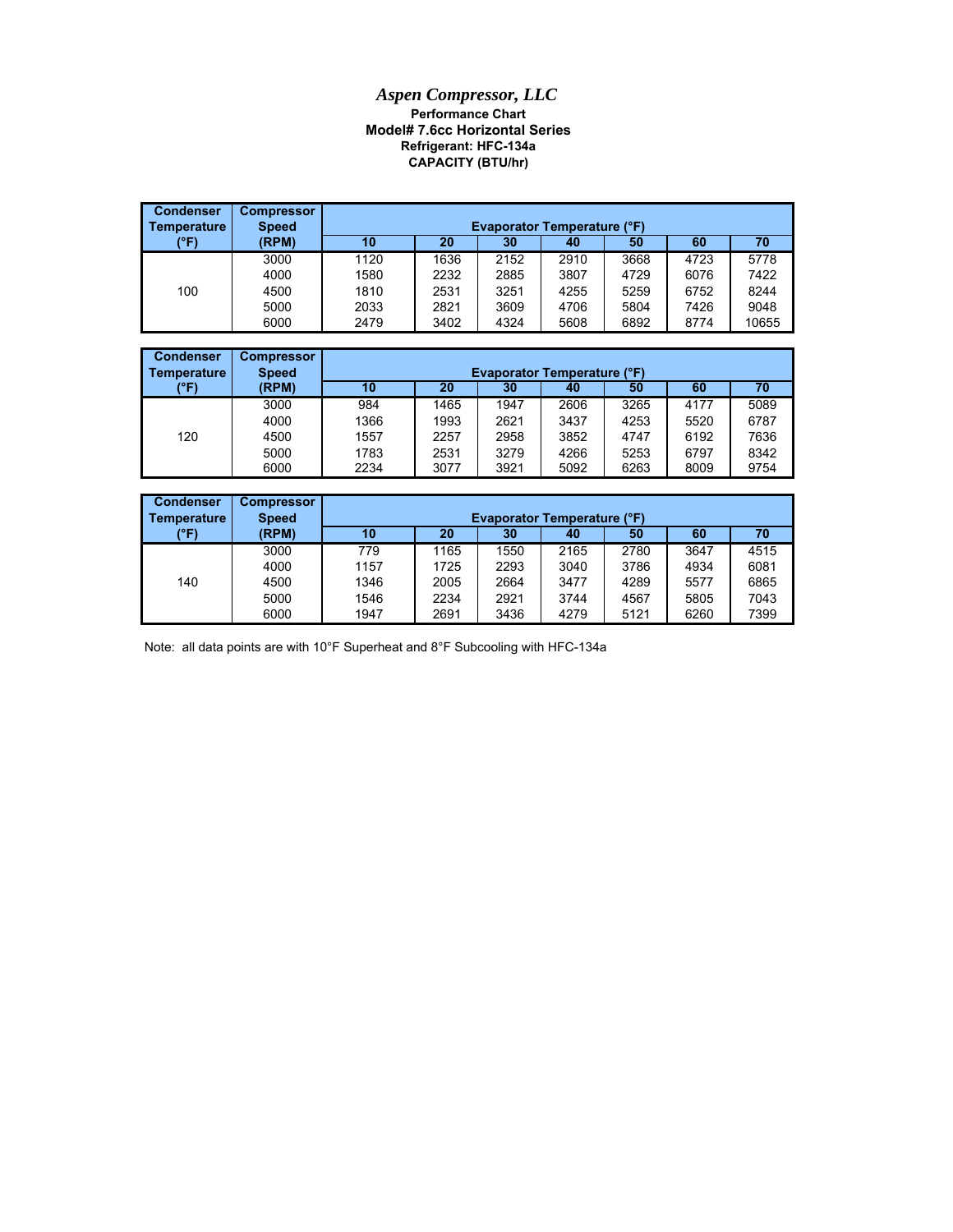## **Model# 7.6cc Horizontal Series** *Aspen Compressor, LLC* **Performance Chart COEFFICIENT OF PERFORMANCE Refrigerant: HFC-134a**

| <b>Condenser</b><br>Temperature | <b>Compressor</b><br><b>Speed</b> |      | <b>Evaporator Temperature (°F)</b> |      |      |      |      |      |  |
|---------------------------------|-----------------------------------|------|------------------------------------|------|------|------|------|------|--|
| (°F)                            | (RPM)                             | 10   | 20                                 | 30   | 40   | 50   | 60   | 70   |  |
|                                 | 3000                              | .58  | 2.18                               | 2.78 | 3.76 | 4.74 | 6.79 | 8.84 |  |
|                                 | 4000                              | 1.71 | 2.30                               | 2.89 | 3.82 | 4.74 | 6.64 | 8.53 |  |
| 100                             | 4500                              | 1.78 | 2.37                               | 2.95 | 3.85 | 4.74 | 6.56 | 8.37 |  |
|                                 | 5000                              | 1.81 | 2.38                               | 2.95 | 3.80 | 4.66 | 6.36 | 8.06 |  |
|                                 | 6000                              | 1.88 | 2.41                               | 2.94 | 3.71 | 4.49 | 5.96 | 7.44 |  |

| <b>Condenser</b><br>Temperature | <b>Compressor</b><br><b>Speed</b> | <b>Evaporator Temperature (°F)</b><br>20<br>10<br>60<br>30<br>50<br>70<br>40<br>4.95<br>1.18<br>.58<br>2.56<br>1.99<br>3.14<br>4.04<br>1.27<br>1.68<br>4.15<br>5.12<br>2.09<br>2.63<br>3.17<br>5.20<br>1.32<br>1.73<br>2.13<br>3.19<br>4.20<br>2.66 |      |      |      |      |      |      |
|---------------------------------|-----------------------------------|-----------------------------------------------------------------------------------------------------------------------------------------------------------------------------------------------------------------------------------------------------|------|------|------|------|------|------|
| (°F)                            | (RPM)                             |                                                                                                                                                                                                                                                     |      |      |      |      |      |      |
|                                 | 3000                              |                                                                                                                                                                                                                                                     |      |      |      |      |      |      |
|                                 | 4000                              |                                                                                                                                                                                                                                                     |      |      |      |      |      |      |
| 120                             | 4500                              |                                                                                                                                                                                                                                                     |      |      |      |      |      |      |
|                                 | 5000                              | 1.36                                                                                                                                                                                                                                                | 1.75 | 2.14 | 2.67 | 3.19 | 4.13 | 5.06 |
|                                 | 6000                              | 1.43                                                                                                                                                                                                                                                | 1.80 | 2.16 | 2.67 | 3.19 | 3.99 | 4.79 |

| <b>Condenser</b><br>Temperature | <b>Compressor</b><br><b>Speed</b> |      | <b>Evaporator Temperature (°F)</b> |      |      |      |      |      |  |
|---------------------------------|-----------------------------------|------|------------------------------------|------|------|------|------|------|--|
| (°F)                            | (RPM)                             | 10   | 20                                 | 30   | 40   | 50   | 60   | 70   |  |
|                                 | 3000                              | 0.79 | 1.04                               | 1.29 | 1.67 | 2.05 | 2.61 | 3.17 |  |
|                                 | 4000                              | 0.91 | 1.21                               | 1.50 | 1.85 | 2.20 | 2.76 | 3.32 |  |
| 140                             | 4500                              | 0.97 | 1.29                               | 1.61 | 1.94 | 2.27 | 2.84 | 3.40 |  |
|                                 | 5000                              | 1.00 | 1.29                               | 1.59 | 1.90 | 2.21 | 2.74 | 3.27 |  |
|                                 | 6000                              | 1.05 | 1.30                               | 1.56 | 1.82 | 2.08 | 2.55 | 3.01 |  |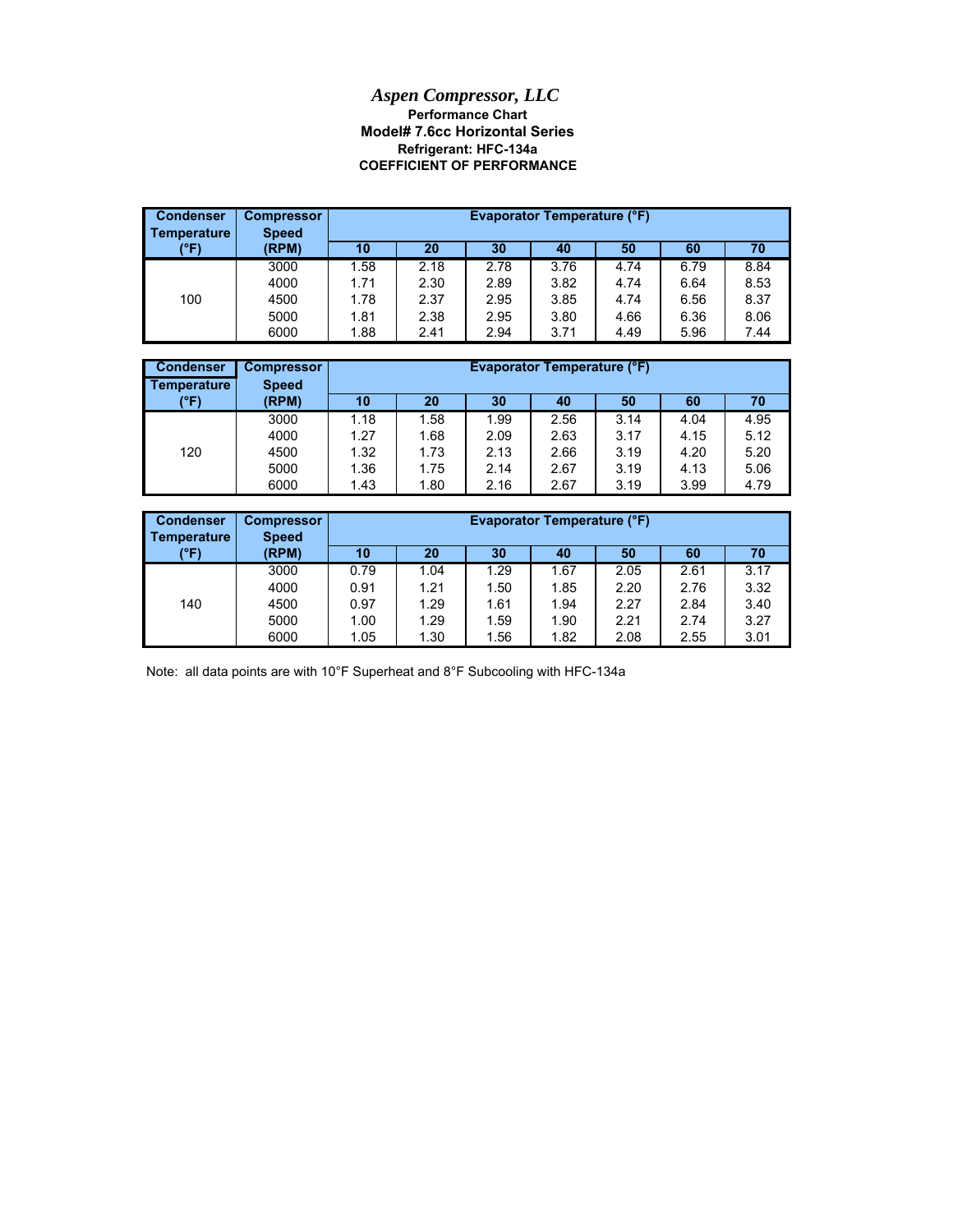## *Aspen Compressor, LLC* **Refrigerant: HFC-134a Model# 7.6cc Horizontal Series Performance Chart INPUT POWER (WATTS)**

| <b>Condenser</b><br><b>Temperature</b> | <b>Compressor</b><br><b>Speed</b> |     |     |     | <b>Evaporator Temperature (°F)</b> |     |     |     |
|----------------------------------------|-----------------------------------|-----|-----|-----|------------------------------------|-----|-----|-----|
| (°F)                                   | (RPM)                             | 10  | 20  | 30  | 40                                 | 50  | 60  | 70  |
|                                        | 3000                              | 208 | 220 | 227 | 227                                | 227 | 204 | 191 |
|                                        | 4000                              | 270 | 284 | 292 | 292                                | 292 | 268 | 255 |
| 100                                    | 4500                              | 297 | 313 | 323 | 324                                | 325 | 301 | 288 |
|                                        | 5000                              | 328 | 347 | 359 | 362                                | 365 | 342 | 329 |
|                                        | 6000                              | 387 | 414 | 431 | 442                                | 449 | 431 | 420 |

| <b>Condenser</b><br>Temperature | <b>Compressor</b><br><b>Speed</b> |     | Evaporator Temperature (°F) |     |     |     |     |     |  |  |
|---------------------------------|-----------------------------------|-----|-----------------------------|-----|-----|-----|-----|-----|--|--|
| (°F)                            | (RPM)                             | 10  | 20                          | 30  | 40  | 50  | 60  | 70  |  |  |
|                                 | 3000                              | 245 | 271                         | 287 | 298 | 305 | 303 | 301 |  |  |
|                                 | 4000                              | 315 | 348                         | 368 | 383 | 392 | 390 | 388 |  |  |
| 120                             | 4500                              | 345 | 383                         | 406 | 423 | 435 | 432 | 430 |  |  |
|                                 | 5000                              | 384 | 423                         | 448 | 468 | 482 | 482 | 482 |  |  |
|                                 | 6000                              | 456 | 502                         | 532 | 557 | 575 | 587 | 596 |  |  |

| <b>Condenser</b><br>Temperature | <b>Compressor</b><br><b>Speed</b> |     | Evaporator Temperature (°F)<br>30<br>60<br>70<br>10<br>20<br>50<br>40 |     |     |     |     |     |  |
|---------------------------------|-----------------------------------|-----|-----------------------------------------------------------------------|-----|-----|-----|-----|-----|--|
| (°F)                            | (RPM)                             |     |                                                                       |     |     |     |     |     |  |
|                                 | 3000                              | 287 | 327                                                                   | 351 | 379 | 397 | 409 | 417 |  |
|                                 | 4000                              | 372 | 419                                                                   | 447 | 481 | 504 | 523 | 536 |  |
| 140                             | 4500                              | 407 | 456                                                                   | 485 | 524 | 552 | 575 | 591 |  |
|                                 | 5000                              | 454 | 505                                                                   | 537 | 577 | 605 | 620 | 630 |  |
|                                 | 6000                              | 543 | 604                                                                   | 645 | 688 | 720 | 720 | 720 |  |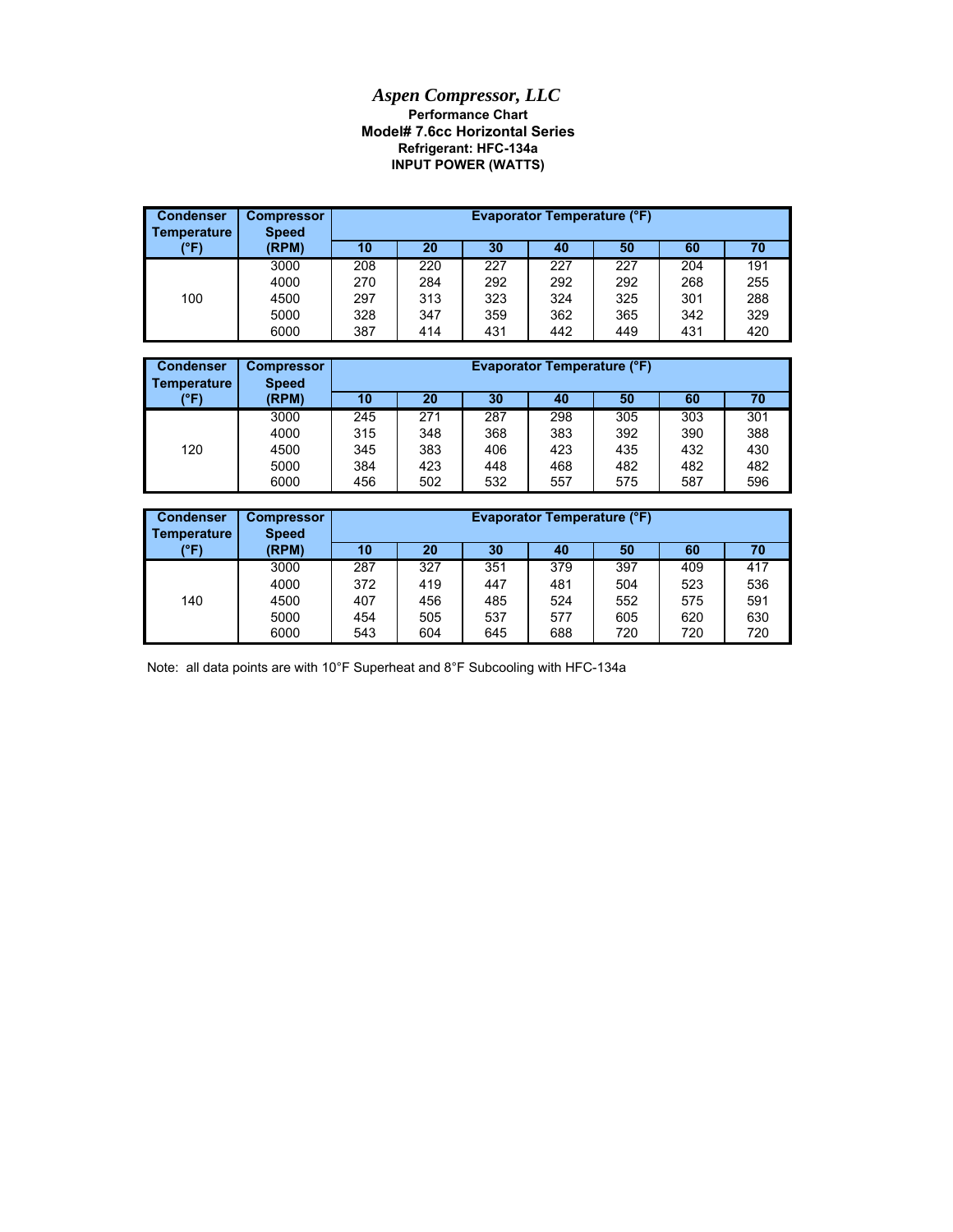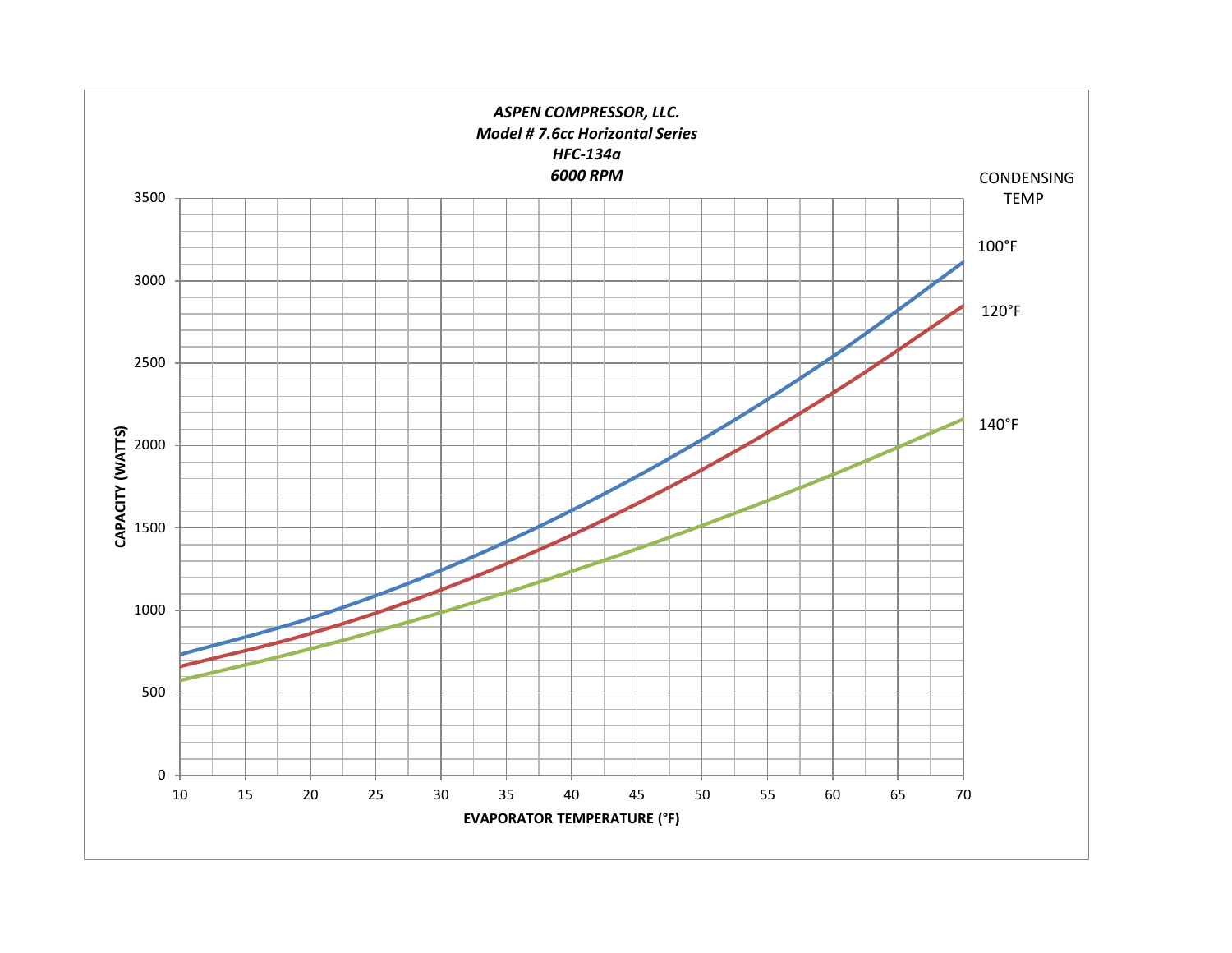